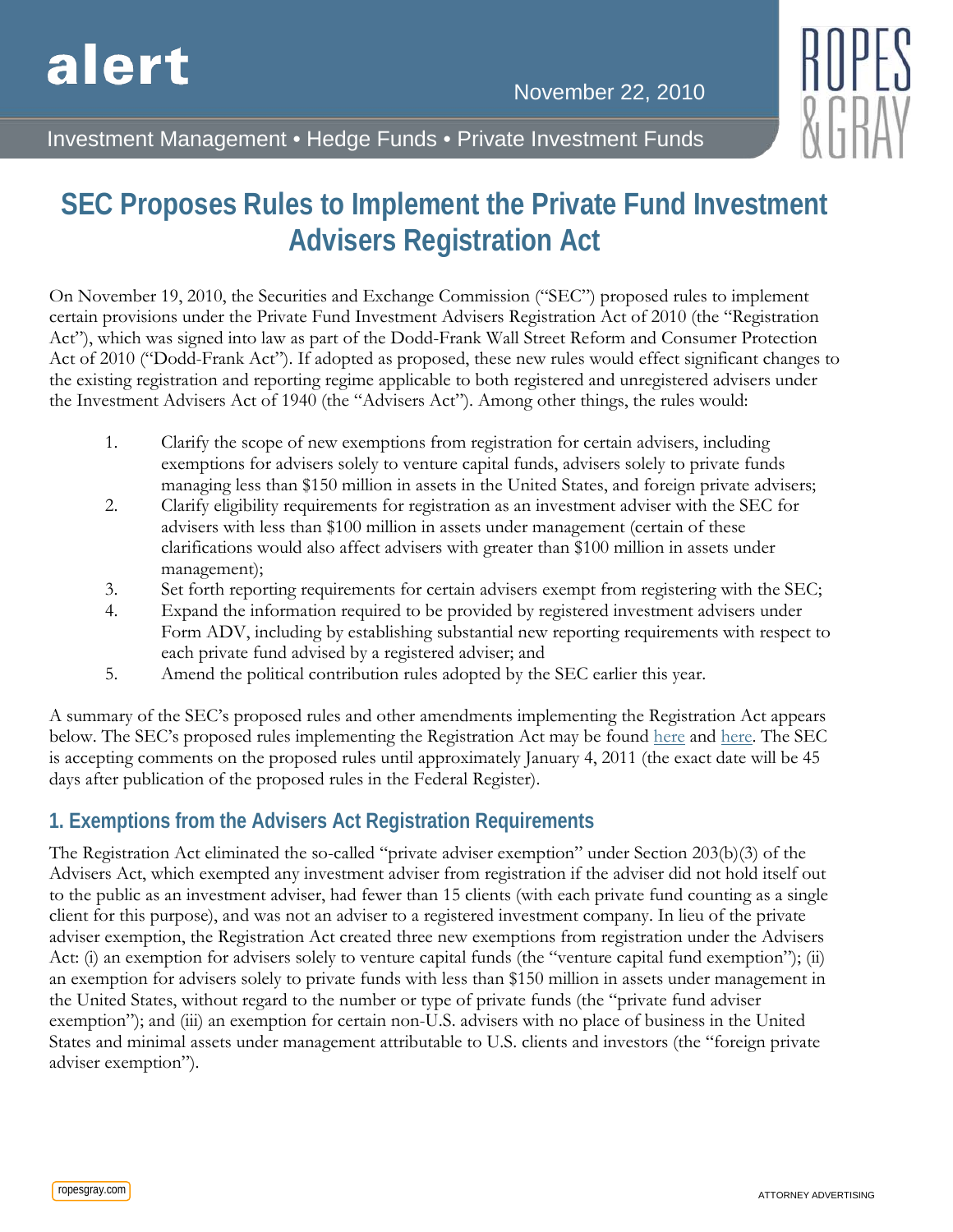Exempt advisers relying on the venture capital fund exemption or the private fund adviser exemption are categorized by the SEC as "exempt reporting advisers." As further discussed below under "*Reporting Requirements for Exempt Reporting Advisers*," although exempt reporting advisers are not required to register as investment advisers with the SEC, they remain subject to certain reporting requirements and to examination by the SEC. The proposed rules released by the SEC implement each of the three exemptions, which are summarized below.

### *(a) Venture Capital Fund Exemption*

Proposed Rule 203(l)-1 defines a venture capital fund as a private fund that: (i) invests solely in equity securities of "qualifying portfolio companies" and certain short-term debt obligations; (ii) directly (or through its adviser) offers or provides significant managerial assistance to (or controls) the qualifying portfolio company; (iii) is not leveraged; (iv) does not offer its investors redemption rights or other similar liquidity rights, except in extraordinary circumstances; (v) represents itself as a venture capital fund to investors; and (vi) is not registered under the Investment Company Act of 1940 (the "Investment Company Act"), and has not elected to be treated as a business development company. The SEC also proposed a grandfathering provision for certain existing funds that would not meet all of the conditions set forth above but have held themselves out historically as venture capital funds.

## i. Qualifying Portfolio Company

Under the proposed rule, a venture capital fund must own solely equity securities of U.S. or non-U.S. qualifying portfolio companies, cash (or cash equivalents), and U.S. Treasuries with a remaining maturity of 60 days or less. A private fund will not fall within the definition of a venture capital fund if it invests in debt instruments of a portfolio company or otherwise loans money to a portfolio company (except for certain debt convertible into stock). At least 80 percent of a qualifying portfolio company's equity securities owned by a venture capital fund must be acquired directly from the qualifying portfolio company.

A qualifying portfolio company is a company that:

- *Is not publicly traded*. The SEC clarified that a venture capital fund may continue to hold securities of a portfolio company that becomes public, but it cannot make a new investment in a publicly traded company or an affiliate of a publicly traded company.
- *Does not borrow in connection with an investment by a fund*. Under the proposed rule, qualifying portfolio companies could borrow in the ordinary course of business; however, any loan or other debt financing provided in connection with an investment by a fund would disqualify a company.
- *Does not use capital provided by a fund for buying out security holders or distributing assets to security holders*. In effect, the capital is to be used for operating or business expansion purposes.
- *Is not a pooled investment vehicle*. In other words, the company must be an operating company. A fundof-funds that invests in other private funds or investment companies could not qualify as a venture capital fund, even if the underlying portfolio funds were themselves venture capital funds.
	- ii. Managerial Assistance

To qualify as a venture capital fund under the proposed rule, the fund or its adviser must either (i) have an arrangement under which the fund or the adviser provides significant guidance and counsel regarding the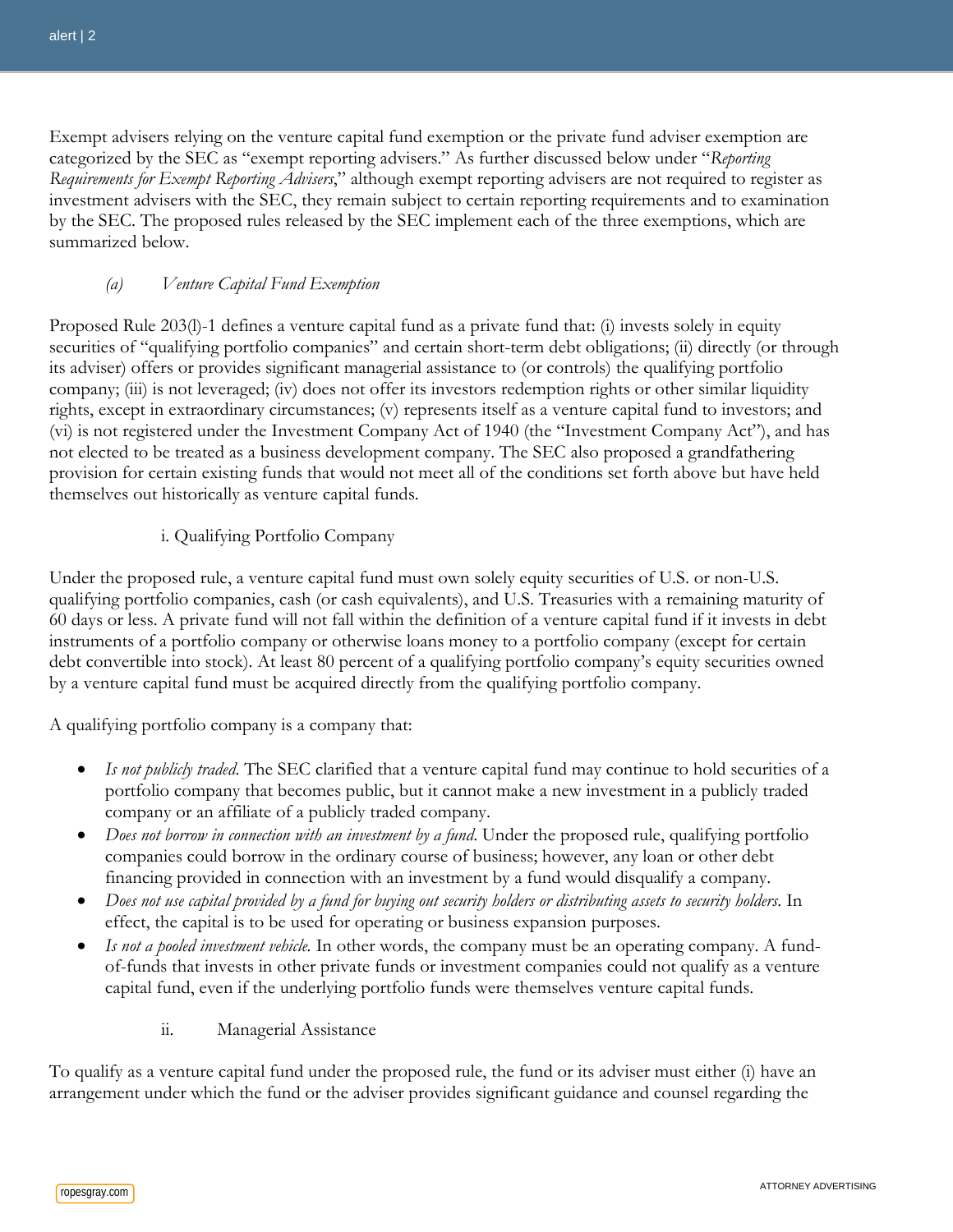management, operations, or business objectives and policies of the qualifying portfolio company, or (ii) control the qualifying portfolio company. The proposed rules do not specify that managerial assistance has a fixed character. Managerial assistance may be active involvement in the business, operations, or management of the portfolio company, or may be a less active form of control such as board representation or similar voting.

## iii. Limitations on Leverage

For purposes of the exemption, a venture capital fund cannot borrow, issue debt obligations, provide guarantees, or otherwise incur leverage in excess of 15 percent of the fund's aggregate capital contributions and uncalled committed capital. Any such borrowing, indebtedness, guarantee, or leverage must be for a nonrenewable term of no longer than 120 calendar days.

iv. No Redemption or Similar Liquidity Rights

A venture capital fund cannot provide investors with redemption or withdrawal rights or the right to require the repurchase of securities, except in extraordinary circumstances.

v. Represents Itself as a Venture Capital Fund and is a Private Fund

The proposed rule further limits the definition of venture capital funds to funds that represent themselves to investors or potential investors as being venture capital funds. To satisfy this requirement, a fund could describe its investment strategy as venture capital investing or as a fund that is managed in compliance with the elements of the venture capital fund exemption rule. In addition, a venture capital fund must be a private fund (*i.e.*, a 3(c)(1) or 3(c)(7) fund) and not a registered investment company or a regulated business development company.

vi. Grandfathering Provision

Included in the definition of venture capital fund is any fund that: (i) represented to investors and potential investors that it was a venture capital fund at the time such fund offered its securities; (ii) has sold securities to one or more investors prior to December 31, 2010; and (iii) does not sell securities to, or accept additional capital commitments from, any person after July 21, 2011. The proposed grandfathering provision would include any fund that has accepted capital commitments by the specified dates even if none of the commitments have been called. Funds that meet these grandfathering conditions would not be required to satisfy the stricter definition of "venture capital fund" applicable to new funds.

- *(b) Private Fund Adviser Exemption*
	- i. U.S. Advisers

Proposed Rule 203(m)-1 provides that a U.S. adviser (*i.e.*, an adviser with its principal office and place of business in the United States) solely to "private funds" is exempt from registration under the Advisers Act if the aggregate value of the adviser's assets under management in the United States is less than \$150 million. A private fund for these purposes means any private fund (*i.e.*, a 3(c)(1) or 3(c)(7) fund) that is not registered under Section 8 of the Investment Company Act and has not elected to be treated as a business development company. Under the proposed rule, a U.S. adviser can advise an unlimited number of private funds, provided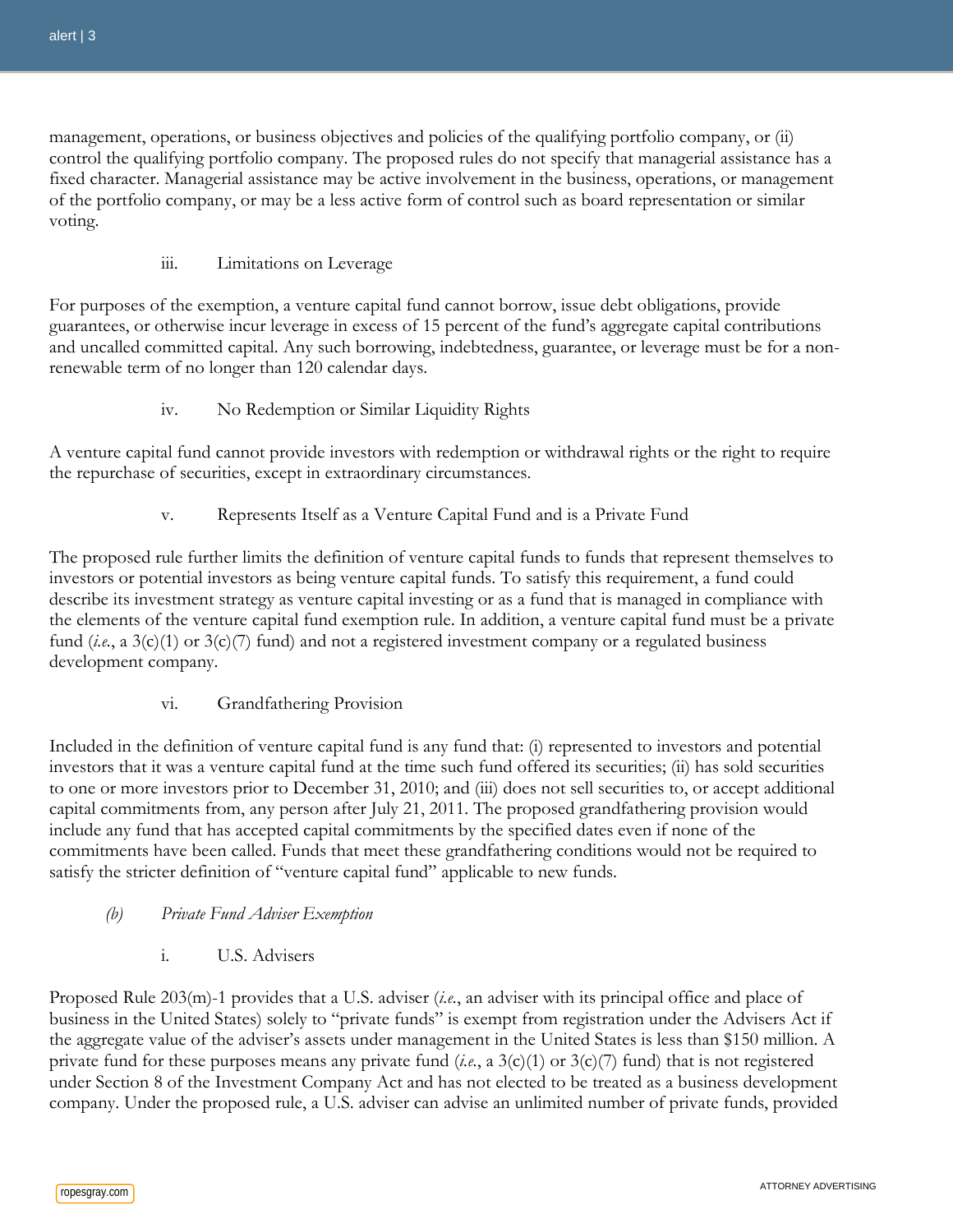that the value of the adviser's aggregate private fund assets under management is less than \$150 million. However, in order to rely on the private fund adviser exemption, a U.S. adviser must aggregate the value of all assets of private funds it manages, regardless of where the funds are organized, to determine whether the adviser remains below the \$150 million limitation.

The proposed rules require an adviser to calculate its assets under management in accordance with the definition of "regulatory assets under management" set forth in amended Form ADV. See "*Eligibility for Registration with the SEC – Calculation of Assets Under Management*" below for more details on the calculation of assets under management for this purpose. Under the proposed rule, an adviser must calculate its assets under management on a quarterly basis.

ii. Transition Rule

Under the proposed rules, an adviser will have one calendar quarter after it exceeds \$150 million in private fund assets (and therefore becomes ineligible to rely on the private fund adviser exemption) to register as an investment adviser with the SEC. However, this three month grace period is only available to advisers that have complied with all applicable SEC reporting requirements. (See "*Reporting Requirements for Exempt Reporting Advisers*" below for more information.)

iii. Non-U.S. Advisers

Under proposed Rule 203(m)-1, non-U.S. advisers (defined as those with their principal office and place of business outside of the United States) are exempt from registration if: (i) the adviser has no client that is a U.S. person, except for one or more private funds; and (ii) all assets managed by the adviser from a place of business in the United States are attributable solely to private fund assets, the total value of which is less than \$150 million. The method for calculating assets under management, the definition of private fund, and the transition rule described above apply equally to non-U.S. advisers.

**As a result of this implementation of the Registration Act, non-U.S. advisers with no U.S. operations would not need to register under the Advisers Act unless they have U.S. clients that are not private funds.** It remains to be seen whether the SEC will further refine the concept of "managed by the adviser from a place of business in the United States" for non-U.S. advisers with a U.S. affiliate (*e.g.*, whether a private fund for which a U.S. affiliate is involved in the investment process, but does not make the final investment decision, would be included). As noted above, non-U.S. advisers exempt from registration pursuant to the private fund adviser exemption will still be subject to reporting requirements and examination. (See "*Reporting Requirements for Exempt Reporting Advisers*" below for more information).

#### *(c) Foreign Private Adviser Exemption*

The Registration Act provides for an exemption from registration for a "foreign private adviser," which is defined as an investment adviser that: (i) has no place of business in the United States; (ii) has fewer than 15 clients and investors in the United States in private funds advised by it; (iii) has less than \$25 million in assets under management attributable to U.S. clients and investors in the United States in private funds advised by it; and (iv) neither holds itself out to U.S. investors as an investment adviser, nor acts as an investment adviser to any investment company registered under the Investment Company Act or any company that has elected to be a business development company.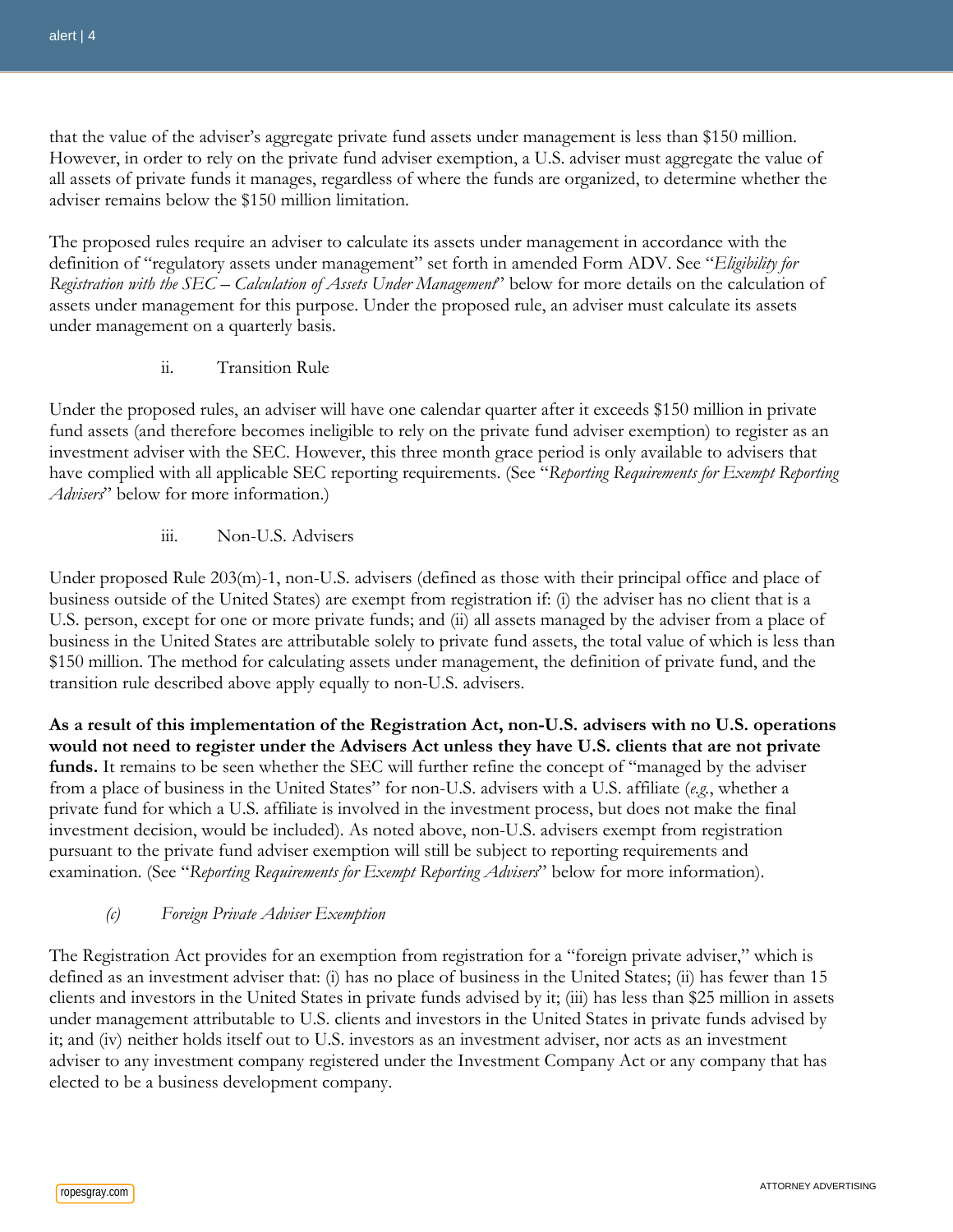Proposed Rule 202(a)(30)-1 defines certain terms for use by investment advisers seeking to avail themselves of the foreign private adviser exemption, highlights of which are discussed below:

- *Place of Business*. "Place of business" means any office where an investment adviser regularly provides advisory services, solicits, meets with, or otherwise communicates with clients, and any location held out to the public as a place where the investment adviser conducts any such activities.
- *Clients*. A non-U.S. adviser is permitted to treat as a single client: (i) certain family members and related accounts; (ii) an entity to which the adviser provides investment advice based on the entity's investment objectives; and (iii) two or more entities that have identical shareholders, partners, limited partners, members, or beneficiaries. Further, any general partner, managing member, or other person acting as an investment adviser to a limited partnership or limited liability company must treat the limited partnership or the limited liability company as a client. If a client relationship involving multiple persons does not fall within this rule, the question of whether the relationship may appropriately be treated as a single client must be determined on the basis of the facts and circumstances involved. Finally, a non-U.S. adviser is not required to count a private fund as a client if the non-U.S. adviser is counting any investor (as discussed below) in that private fund as an investor in the United States in that private fund.
- *Investors*. An "investor" is any person that would be included in determining the number of beneficial owners of the outstanding securities of a private fund under Section  $3(c)(1)$  of the Investment Company Act, or whether the outstanding securities of a private fund are owned exclusively by qualified purchasers under Section  $3(c)/7$  of the Investment Company Act, except that certain adviser employees and their related persons and beneficial owners of short-term paper issued by the private fund will also be included in determining the number of beneficial owners of outstanding securities of a private fund. These tests under Section  $3(c)(1)$  and Section  $3(c)(7)$  require "looking through" an entity to its underlying investors under certain circumstances. A non-U.S. adviser may treat as a single investor any person that is an investor in two or more private funds advised by the non-U.S. adviser.
- *Assets Under Management*. Assets under management are determined in the same manner as described under "*Eligibility for Registration with the SEC – Calculation of Assets Under Management*" below.
- *In the United States*. "In the United States" is generally defined consistently with Regulation S under the Securities Act of 1933 (the "Securities Act") (which regulates non-U.S. offerings of securities).
- *Holding Out.* A non-U.S. adviser would not be deemed to be holding itself out to the public if it participates in a non-public offering in the United States of securities issued by a private fund.

Unlike a non-U.S. adviser relying on the private adviser exemption, non-U.S. advisers relying on the exemption for foreign private advisers (i) are not given any time in which to register with the SEC after becoming ineligible to rely on this exemption due to an increase in the value of private assets attributable to U.S. clients and investors in the United States, and (ii) do not need to comply with the reporting and examination requirements discussed in "*Reporting Requirements for Exempt Reporting Advisers*" below.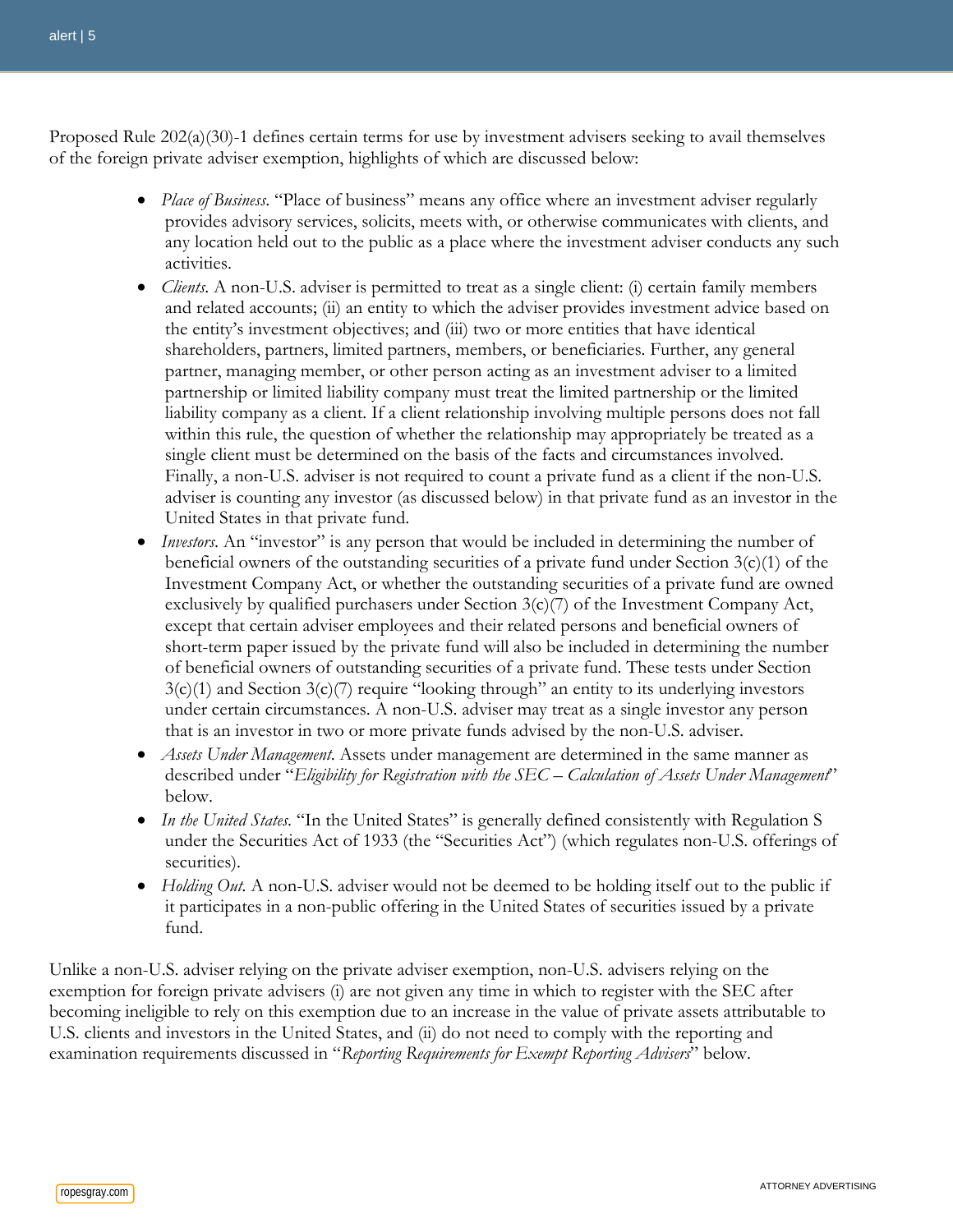# **2. Eligibility for Registration with the SEC**

In its current form, Section 203A of the Advisers Act (i) generally prohibits an adviser regulated by the state in which it maintains its principal office and place of business from registering with the SEC (unless the adviser has at least \$25 million in assets under management) and (ii) preempts certain state laws that would otherwise regulate advisers registered with the SEC. Section 410 of the Dodd-Frank Act raises the threshold for SEC registration to \$100 million by creating a new category of advisers called "mid-sized advisers" that have assets under management between \$25 million and \$100 million. The SEC has proposed amendments to several of its current rules and forms to implement the new registration rules applicable to mid-sized advisers. **Certain of the changes described below will affect all federally registered advisers, including those with assets under management of more than \$100 million.**

## *(a) Determining Eligibility for Registration – Form ADV*

Proposed Rule 203A-5 would require *each* adviser registered with the SEC as of July 21, 2011, including those with assets under management of more than \$100 million, to file an amendment to its Form ADV no later than August 20, 2011. Each investment adviser must report (in that amendment and annually) whether it is eligible to remain registered. Proposed revisions to Item 2 of Form ADV would reflect the new \$100 million statutory threshold for registration with the SEC and would require each adviser registered with the SEC (and each applicant for registration) to identify whether, under Section 203A of the Advisers Act, as amended, it is eligible to register with the SEC because it: (i) is a large adviser (having \$100 million or more of regulatory assets under management); (ii) is a mid-sized adviser that does not meet the criteria for state registration and examination; (iii) has its principal office and place of business in Wyoming (which does not regulate advisers) or outside the United States; (iv) meets one or more of the exemptions from prohibition on registration set forth in the rules under Section 203A of the Advisers Act; (v) is an adviser (or subadviser) to a registered investment company; (vi) is an adviser to a business development company and has at least \$25 million in assets under management; or (vii) has some other basis for registering with the SEC.

## *(b) Mid-Sized Advisers (\$25 - 100 Million in Assets Under Management)*

Section 203A(a)(2) of the Advisers Act will prohibit mid-sized advisers (*i.e.*, advisers with \$25 million to \$100 million in assets under management) from registering with the SEC if: (i) the adviser is required to be registered as an investment adviser with the securities commissioner (or any agency or office performing like functions) of the state in which it maintains its principal office and place of business; and (ii) if registered, the adviser would be subject to examination as an investment adviser by such commissioner, agency, or office. The SEC proposes to incorporate into Form ADV an explanation of how to determine whether a mid-sized adviser is "required to be registered" or is "subject to examination" by a particular state securities authority.

> • *Required to be Registered*. Under Section 203A(a)(1) of the Advisers Act, a mid-sized adviser that is not regulated or required to be regulated as an investment adviser in the state in which it has its principal office and place of business must register with the SEC regardless of the amount of assets it has under management, unless an exemption from registration is otherwise available. The SEC has proposed changes to Form ADV to require a mid-sized adviser filing with the SEC to affirm, upon application and annually thereafter, that it is not required to be registered as an adviser with the state securities authority in the state where it maintains its principal office and place of business.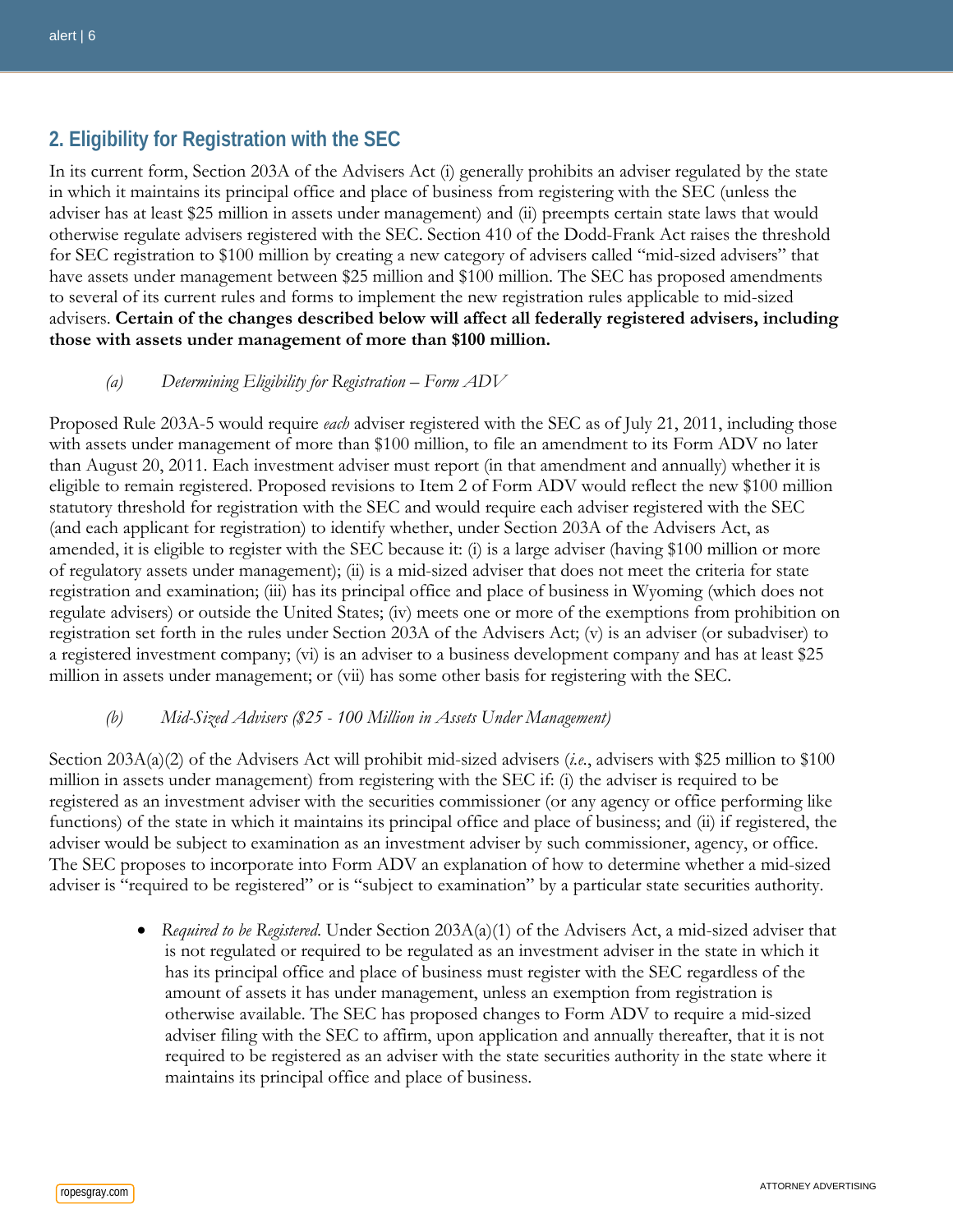• *Subject to State Examination*. A mid-sized adviser must register with the SEC if the adviser is not subject to examination as an investment adviser by the state in which the adviser has its principal office and place of business. The SEC will correspond with each state securities commissioner (or official with similar authority) and request that each state securities commissioner (or official with similar authority) advise the SEC as to whether an investment adviser registered in the state would be subject to examination as an investment adviser by that state's securities commissioner.

#### *(c) Calculation of Assets Under Management*

In most cases, the amount of assets an adviser has under management will determine whether the adviser must be registered with the SEC or the states. Form ADV requires an adviser to report the market value of its assets under management, as determined within 30 days of the filing.

The SEC is proposing a uniform method of calculating assets under management for purposes of determining eligibility for SEC registration, reporting assets under management on Form ADV, and the new exemptions from registration under the Advisers Act. (See "*Exemptions from the Advisers Act Registration Requirements*" above for more information). Under the proposed rules, in calculating regulatory assets under management, an adviser would:

- include the value of any securities portfolios (i.e., at least 50% of the total value of the portfolio consists of securities) or any private fund for which it provides continuous and regular supervisory or management services, regardless of the nature of the assets held by the portfolio and/or the fund (e.g., proprietary assets, assets managed without receiving compensation, or assets of foreign clients);
- include the amount of any uncalled capital commitments made to a fund;
- not subtract any outstanding indebtedness and other accrued but unpaid liabilities that remain in a client's account and are managed by the adviser; and
- use fair value in determining assets under management.

Because advisers are required to assess their eligibility for registration on an annual basis, advisers will not need to switch frequently between state and SEC registration as a result of mid-year changes in the value of assets under management. As is the case under the current rules, if an adviser is no longer eligible for SEC registration at the end of its fiscal year, the rule provides a 180-day grace period from the adviser's fiscal year end to allow it to switch to state registration.

#### *(d) Exemptions from the Prohibition on Registration with the SEC*

Section 203A(c) of the Advisers Act provides the SEC with the authority to permit advisers to register with the SEC even though they would be prohibited from doing so otherwise. Under this authority, the SEC adopted six exemptions in Rule 203A-2 from the prohibition on registration. The SEC has proposed amendments to three of the exemptions to reflect developments since their adoption: (i) the exemption for nationally recognized statistical rating organizations would be eliminated; (ii) the exemption for pension consultants would be amended to increase the minimum value of plan assets from \$50 million to \$200 million; and (iii) the multistate exemption would be amended to permit SEC registration for an investment adviser required to register with 15 or more states.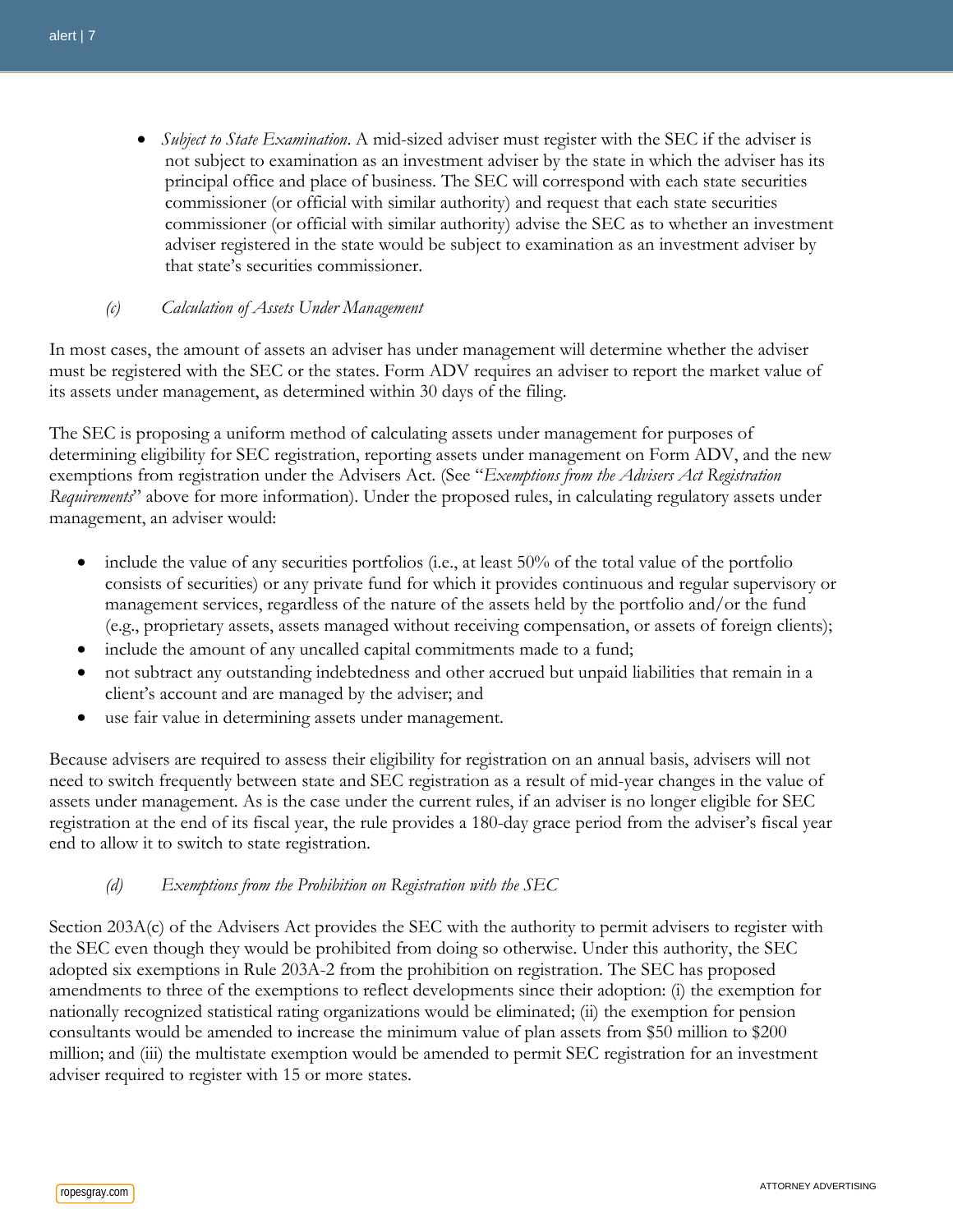# **3. Reporting Requirements for Exempt Reporting Advisers**

As discussed above under "*Exemptions from the Advisers Act Registration Requirements*," certain advisers are exempt from registering with the SEC as investment advisers. Nevertheless, Section 203(l) and Section 203(m) under the Advisers Act permit the SEC to require exempt reporting advisers (*i.e.*, advisers relying on the venture capital fund exemption or the private fund adviser exemption) to maintain certain records and submit reports to the SEC.

Proposed Rule 204-4 requires exempt reporting advisers to file reports with the SEC on Form ADV through the Investment Adviser Registration Depository. However, exempt reporting advisers would only be required to complete certain items in Part 1A of Form ADV (as well as corresponding sections of the schedules to Part 1A), namely, basic identifying information and information regarding other business activities engaged in by the adviser, financial industry affiliations, private funds managed by the adviser (see "*Amendments to Form ADV*" below for more information), the adviser's control persons, and disciplinary history for the adviser and its employees. Exempt reporting advisers would not be required to prepare a client brochure (Form ADV Part 2) under the proposed rule; however, reports filed by exempt reporting advisers would be publicly available on the SEC's website. In addition, exempt reporting advisers would be required to update the information provided on Form ADV pursuant to the same timeframes applicable to registered investment advisers (*i.e.*, exempt reporting advisers will be required to update the information at least annually, and may be required to file interim updates in the event of certain changes to their businesses). In order to facilitate filings by exempt reporting advisers, the SEC proposed several corresponding amendments to Form ADV. Exempt reporting advisers are required to file an initial Form ADV with the SEC by no later than August 20, 2011. If the proposed rules are adopted without modification, exempt reporting advisers will need to solicit disciplinary history information from their personnel and controlled companies in advance of the August 20, 2011 filing deadline in order to be in a position to make a complete and accurate filing by such date.

In addition to the filing requirements for exempt reporting advisers set forth in the proposed rules, the SEC has explicitly noted in a release accompanying the proposed rules that exempt reporting advisers are subject to examination by the SEC. Because the venture capital fund exemption and the private fund adviser exemption are set forth in Section 203(l) and Section 203(m) of the Advisers Act, rather than Section 203(b) (as was the case with respect to the historic private adviser exemption), the SEC views exempt reporting advisers as subject to examination pursuant to Advisers Act Section 204(a). There is no indication in the proposed rules or rule releases what an examination of an exempt reporting adviser might entail; however, an exempt reporting adviser should, at a minimum, be prepared to demonstrate to the SEC the basis for its responses in Form ADV Part 1A.

# **4. Amendments to Form ADV**

The proposed rules amend Form ADV to generally require advisers to provide the SEC with additional information about three specific areas of their operations. First, the proposed amendments expand the identifying information that an adviser is required to provide to the SEC with respect to each private fund it advises (the scope of the required information is described in further detail below). Second, the amendments expand and/or refine the information collected by the SEC with respect to an adviser's advisory business (including data about its clients, employees, and advisory activities), as well as business practices that may present significant conflicts of interest (including the use of affiliated brokers, soft dollar arrangements, and compensation for client referrals). Third, the proposed amendments require an adviser to provide additional information about its non-advisory activities and financial industry affiliations. The proposed amendments to Form ADV impact reporting for both registered investment advisers and exempt reporting advisers.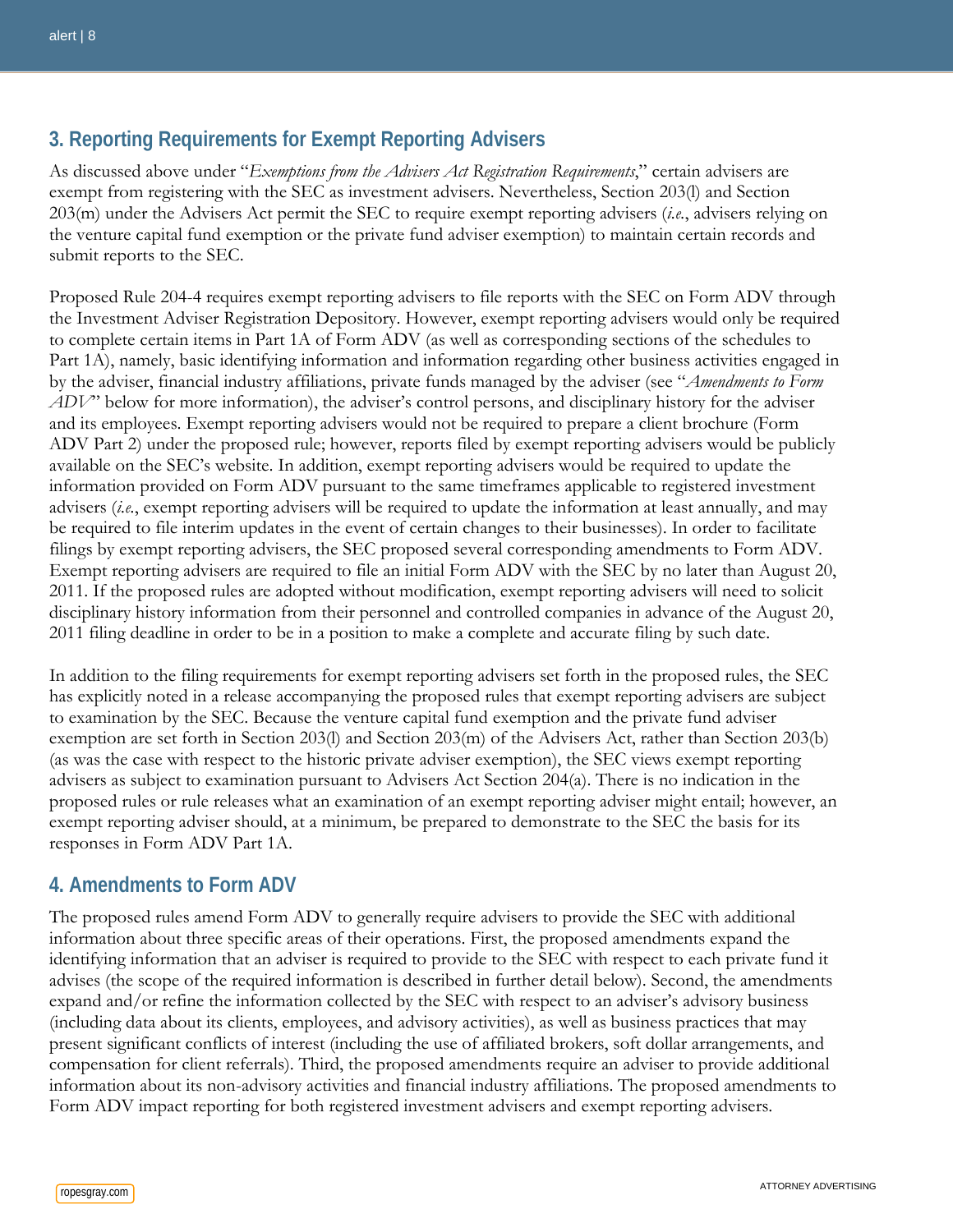The proposed amendments to Form ADV would (i) significantly increase the scope of information required to be provided on Section 7.B of Schedule D to Part 1A concerning the private funds advised by an adviser, (ii) modify the scope of the current disclosure requirement by requiring completion of Section 7.B only for a private fund that the adviser (and not a related person) advises, and (iii) clarify the application of the disclosure requirements to master-feeder funds and non-U.S. funds. In particular, an adviser would be required to provide, with respect to each such private fund that it advises, information regarding:

- The name of the fund (although an adviser is permitted to use a code name, rather than the actual name);
- The organization of the fund (including the name of the general partner);
- The fund's regulatory status (i.e., exemptions from the Investment Company Act and Securities Act);
- Information about any other advisers or sub-advisers to the fund;
- Gross and net assets;
- Type of investment strategy employed (choosing from one of seven broad categories established by the SEC);
- A breakdown of assets and liabilities held by the fund by class and categorization in the fair value hierarchy established under GAAP;
- The number and types of investors, as well as minimum amounts required to be invested;
- Certain characteristics of the fund that may present the adviser with conflicts of interest; and
- Information concerning five types of service providers that the SEC has identified as providing important "gatekeeper" roles for private funds (*i.e.*, auditors, prime brokers, custodians, administrators, and marketers). Advisers would be required to name these service providers, and provide certain information concerning, among other things, the services they provide, whether they are affiliated with the adviser, and their regulatory status.

# **5. Amendments to Political Contribution Rules**

On June 30, 2010, the SEC approved Rule 206(4)-5 under the Advisers Act, which addresses so-called "pay to play" practices in the selection of advisers to manage the assets of U.S. state and local government entities (*e.g.*, state pension funds, any state or local government controlled fund, or any investment program or plan sponsored or established by a state or local government, including participant directed plans such as 529 tuition plans and 403(b) and 457 retirement plans). The rule, which applies to both registered advisers and unregistered advisers, effectively prohibits investment advisers who advise or seek to advise government entities, as well as certain personnel of such advisers, from making, or causing to be made, greater than *de minimis* political contributions to government officials with authority or influence over the hiring of investment advisers. The rule also requires that any placement agent retained by an investment adviser to solicit a government entity be either a registered broker-dealer that is itself subject to "pay to play" regulations or a registered investment adviser. For more information about Rule 206(4)-5, please see *[SEC](http://www.ropesgray.com/files/upload/07092010PIFHFIMAlert.pdf)  [Adopts Advisers Act Rule Addressing "Pay to Play" Practices](http://www.ropesgray.com/files/upload/07092010PIFHFIMAlert.pdf)*.

The SEC proposed three amendments to the political contribution rules:

• In order to avoid unintended narrowing of the application of the rule as a result of the recent amendments to the Advisers Act, the SEC proposes expanding the application of the rule to exempt reporting advisers and foreign private advisers.